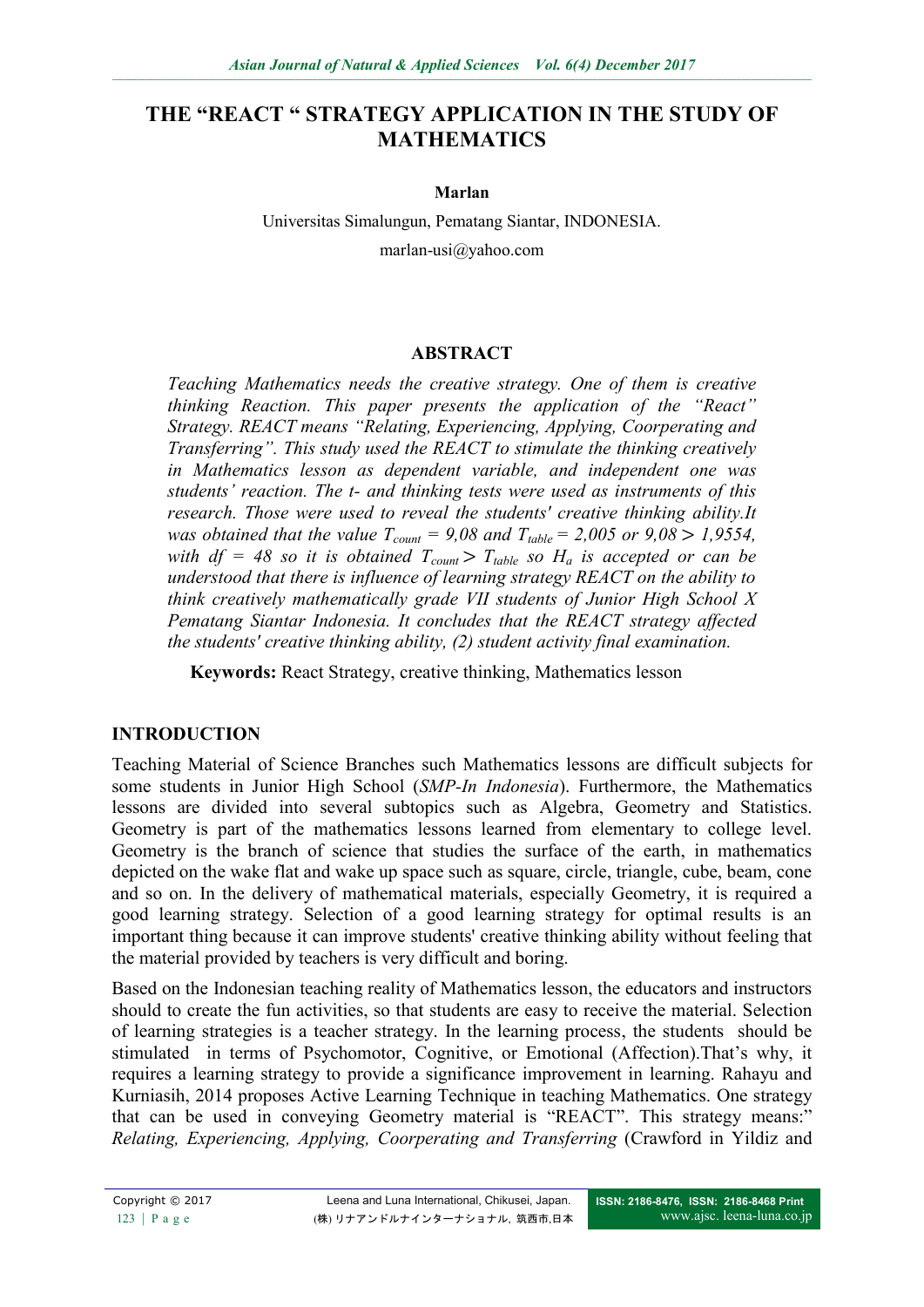Baltaci, 2016) . Students are invited to find their own concepts learned, cooperate, apply the concept in daily life and transfer in new condition.

REACT strategy is the development of contextual learning or usually said as *Contextual Teaching and Learning* (CTL). Contextual learning is a project learning where activities go from class to class and underline the necessity of different skills complete the project effectively, all the way down to a project assessment on the success of that activity (Davtyan, 2014). Contextual learning was officially introduced in Indonesia in early 2001. Contextbased approach aims to develop and sustain a sense of wonder and curiosity in young people about the natural world (Demircioğlu in Ultay, 2014). In 2002 trials were conducted in 31 Junior High Schools spread across six provinces. From the results of experiments, it is indicated that contextual learning can improve the interaction of learning in the classroom, making students more motivated in learning and students are more able to think critically. Therefore policy has been taken to expand the application of contextual learning throughout Indonesia.

The REACT methodology gives teachers the tools necessary to create those environments and teachers are very pleasent of REACT methodology and its positive effects on students' attitudes, success and relationship even classmates (Ultay, 2012). Learning based on experience in everyday life and connecting with learning in school is one of the characteristics of contextual learning. As a REACT developer, Cord stated that relating is a form of learning that connects learned concepts to students' knowledge material in a real-life context. Learning becomes a means to connect everyday situations with new information being learned.

Experiencing learning through exploration, discovery and invention, is the main thing in contextual learning. Students are motivated by various methods and learning media. The learning process will happen if students can use tools and materials and other forms of media in active learning. Implementation of concepts and information in meaningful contexts requires students in everyday life and the world of work. In contextual learning, the implementation of the concept is done on activities that are skill. Students do not just study a certain theories, but students are also required to be able to apply the concepts that have been studied into the context of utilization in real life.

Cooperating learning to share experiences, responding and communicating with other students is a basic learning strategy in contextual learning. The experience of working together not only helps students learn teaching materials but also helps students to be consistent with real life. Practical activity is an essential activity that develops the ability to work together. Students work with other students to do practicum activities. The number of students who are members of the group usually consists of 3-4 students. The success of practicum activities in groups requires the division of tasks, observation, opportunity to express opinions and discussions. Therefore, the quality of practical work undertaken in clusters depends on the activity and performance of group members. Students should be able to work together in small groups as well as large groups. Working in pairs or small groups (3- 4 people) is an effective strategy to encourage students to work together on teams. Transfering, knowledge is done on the basis of knowledge that students have. Teachers can develop student self-confidence by building new learning experiences based on the knowledge and experience that students have. Transferring can be manifested in the form of problem solving in new contexts and situations but still related to the material discussed.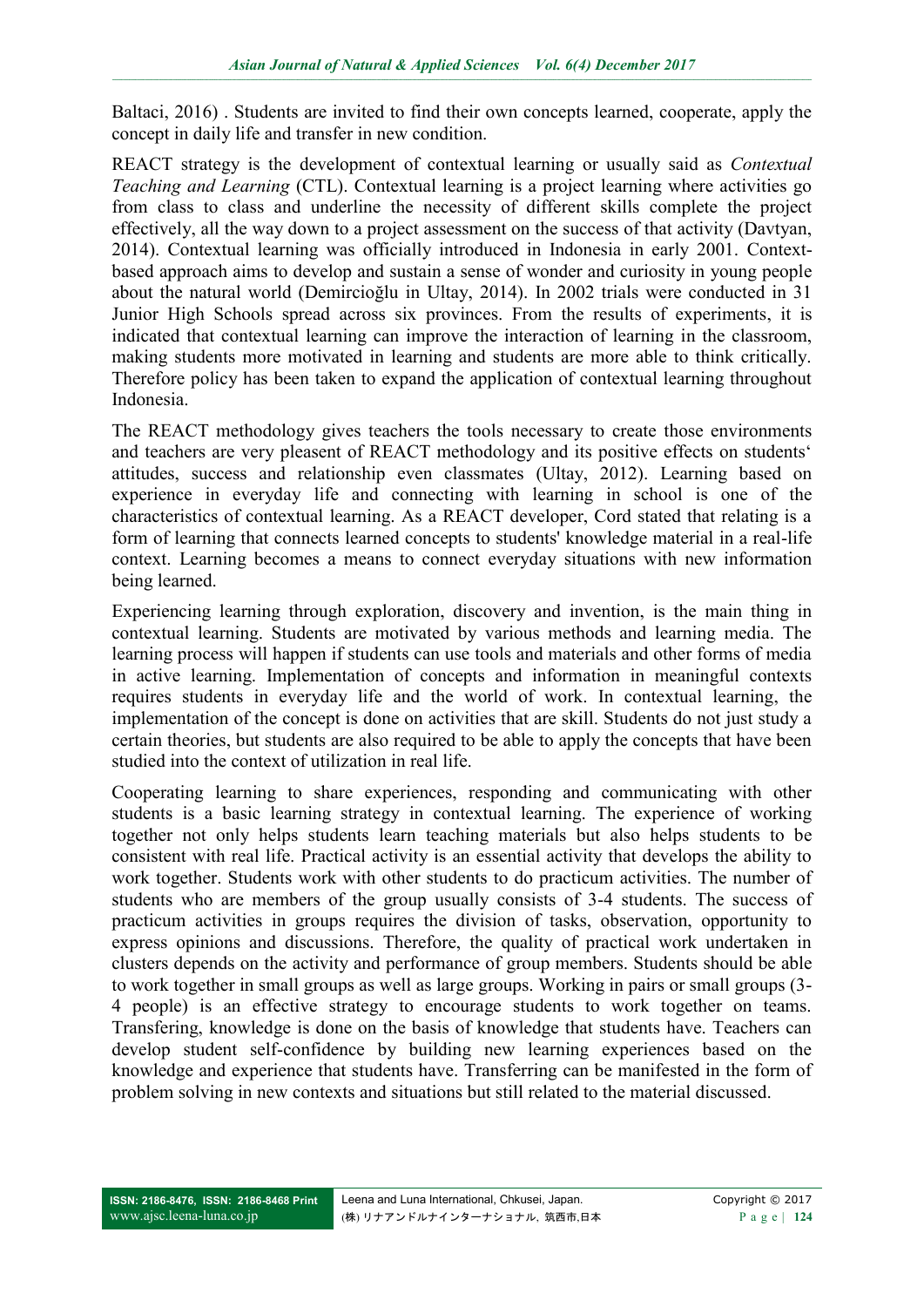## **METHODOLOGY**

This research was conducted with an Experimental Research. This research was categorized into quasi experimental research. The design used in this research includes three stages, they are: (1) development stage of learning device and research instrument, (2) experimental stage of learning device and research instrument, (3) stage of experiment implementation. Each stage is designed so as to obtain valid data in accordance with the characteristics of variables that are appropriate to the purpose of the study.It assigned two groups; one was taught with REACT Strategy (Experimental) and the Control one with lecture. The population of this research was all the SMP X Pematang Siantar students of class VII junior high school year 2015/2016 consisting of two classes. The election of class VII as the study population is due to the stage of cognitive development of grade VII students has reached the concrete operational stage in accordance with REACT learning.The sample was chosen by two classes with the Cluster Random Sampling technique; group VII (A) and VII (D). Group VII (A) was as the control class, and VII (D) as the experimental class.

The instrument used is to reveal the increasing ability of creative thinking students in the form of a description test of 5 questions. Test the validity of the instruments used in measuring the creative thinking ability of students is referring to the content (Content Validity). Validity test is done by consultation with some experts in the field of mathematics about the problems that have been made by researchers is appropriate to test the ability to think creatively mathematically students. In relation to the test research questions, those were analyzed by descriptive statistical analysis. The data of students' creative thinking ability was analyzed by inferential statistic technique; t- test. Before doing the t- test, it was used normality test and homogeneity of class group data using REACT strategy with conventional group.

## **RESULTS AND DISCUSSION**

The results of research conducted on class VII in Junior High School X Pematang Siantar Indonesia. The test consisted of the initial and final tests, the initial tests were given experimental and control classes with the aim of knowing the student's level of ability that is about geometry. Furthermore the final test is given to the experimental class and control class after the teaching-learning process given by the researcher to the students with the treatment that is for the experimental class using REACT strategy, while the control class used the conventional learning method, the material given for the final test is the material of geometry.

In the initial test of the experimental class is obtained  $X = 9,84$  and standard deviation (*S*) = 1,93 with the highest value 13 and the lowest value 7, whereas the mean value of final test of experiment class  $X = 19,88$  and standard deviation  $(S) = 3,50$  with the highest value 24 and the lowest value 12. In the beginning of cotrol class test, it is obtained  $X = 10.8$  and standard deviation  $(S) = 2,20$  with the highest value 14 and the lowest value 8, whereas the mean value of final test of control class  $X = 15,16$  and standard deviation  $(S) = 3,03$ , with the hughest value 22 and the lowest value 10.

Normality test of each class is obtained against the control class of values  $x^2$  $_{count} = 19,98$ and  $x^2$  $_{Table}$  = 35,42 or 19,98 < 35,42 so it can be concluded that the data contained in the control class is normally distributed. While in the experimental class after the calculation obtained values  $x^2$  count = 13,88 and  $x^2$  table = 35,42 or 13,88 < 35,42 so it can be obtained values  $x^2$   $_{count}$  = 13,88 and  $x^2$   $_{table}$  = 35,42 or 13,88 < 35,42 so it can be concluded that the data contained in the experimental class normally distributed. For homogeneity test obtained  $F_{count} = 1,16$  and  $F_{table} = 1,98$  or  $1,16 < 1,98$  o it can be concluded that both variance is homogeneous.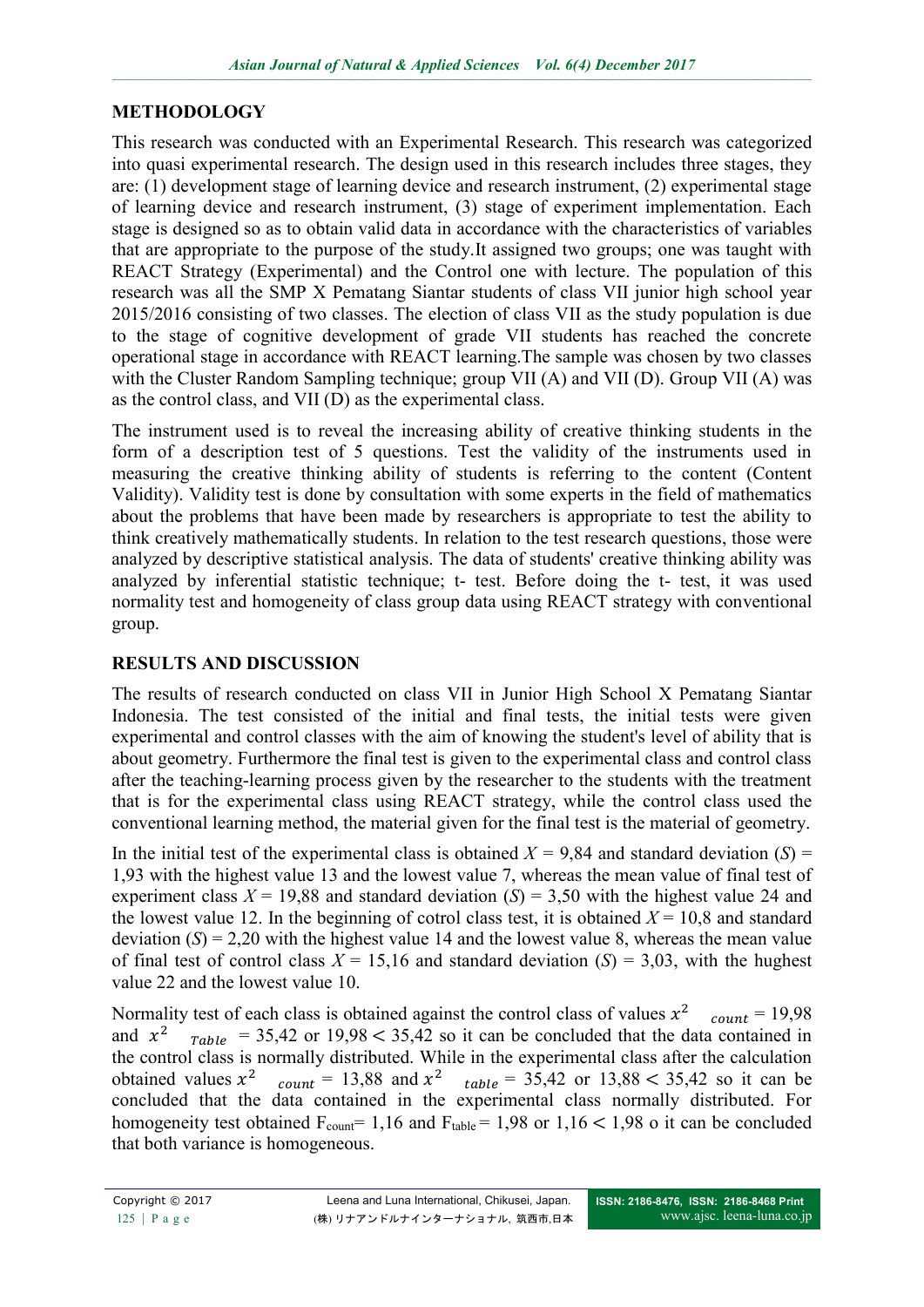To test the research hypothesis used T test and obtained the result, value  $T_{\text{count}} = 9.08$  and  $T_{table} = 2,005$  or  $9,08 > 1,9554$ , with df = 48 so it is obtained  $T_{count} > T_{table}$  so H<sub>a</sub> is accepted or can be understood that there is influence of learning strategy REACT on the ability to think creatively mathematically grade VII students of Junior High School X Pematang Siantar Indonesia.

At the beginning before the learning takes place with the application of REACT strategy students are given pretest. Furthermore after the learning process takes place with the application of REACT strategy, students are given a final test (Postest). Based on the preliminary test score, the mean score of learning outcomes in the experimental class is 9.84 and after the learning with the REACT strategy in the experimental class increases to 19.88. There is a difference between the control class and the experimental class on a presentation basis the average value increases. Differences in creative thinking of this student due to some things such as the inaccuracy of the user learning strategies used by teachers in the class so that students have difficulty in doing the problem is a problem that needs to be addressed solving that occurs at the time of application strategy.

REACT learning strategy is one form of alternative learning that is designed in such a way that it reflects the involvement of students actively in learning mathematics. Thus it can be said that the REACT strategy is a strategy where in the process of teaching and learning teachers allow their students to take an active role in following the learning by positing all the ideas and thoughts of students, in an effort to understand the concepts on learning mathematics.

## **CONCLUSION**

Based on the results of analysis the following conclusions can be drawn:

There was a significant the effect of REACT strategy to the Mathematic achievement of students in Junior High School X Pematang Siantar of Indonesia. The creative thinking in the application of REACT strategy improved the students' achievement in Mathematics. They could make the solving material of geometry which was higher than that of the conventional approach. Meaning that the result of mathematics learning of students in the field of mathematics study on geometry material from experimental group students is better than control group learning result, it can happen because REACT strategy has advantages over conventional learning. The students 'mathematical creative thinking ability using REACT strategy is better than the students' mathematical creative ability with conventional learning. Thus, students were enthusiastic in receiving learning through REACT learning strategies.